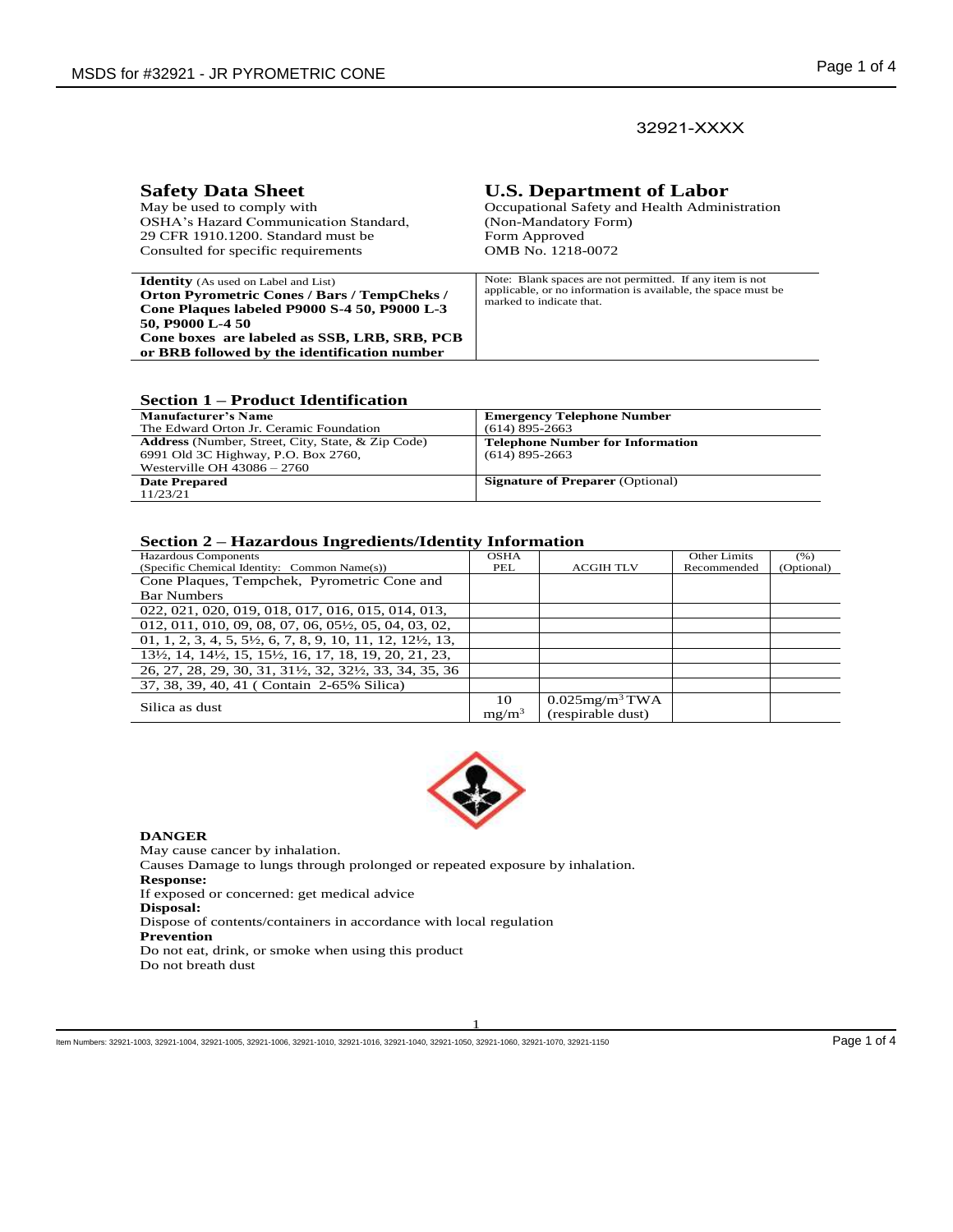## **Section 3 – Physical/Chemical Characteristics**

| $\blacksquare$<br><b>Boiling Point</b>              |                         | N/A          | <b>Specific Gravity</b> $(H_2O = 1)$                                                                         | $1.8 - 2.0$ |  |
|-----------------------------------------------------|-------------------------|--------------|--------------------------------------------------------------------------------------------------------------|-------------|--|
| Vapor Pressure (mmHg)                               |                         | N/A          | <b>Melting Point</b>                                                                                         | N/A         |  |
| <b>Vapor Density</b> ( $Air = 1$ )                  |                         | N/A          | <b>Evaporation Rate</b> (Butyl Acetate = 1)                                                                  | N/A         |  |
| <b>Solubility in Water</b>                          |                         |              |                                                                                                              |             |  |
| Nil                                                 |                         |              |                                                                                                              |             |  |
| <b>Appearance and Color</b>                         |                         |              |                                                                                                              |             |  |
|                                                     |                         |              | Solid-Shape of pyramid or rectangular shape – some products contain organic colors for aid in identification |             |  |
| <b>Section 4 – Fire And Explosion Hazard Data</b>   |                         |              |                                                                                                              |             |  |
| Flash Point (Method Used)                           | <b>Flammable Limits</b> |              | LEL<br>UEL                                                                                                   |             |  |
| N/A                                                 | N/A                     |              | N/A<br>N/A                                                                                                   |             |  |
| <b>Extinguishing Media</b><br>N/A                   |                         |              |                                                                                                              |             |  |
| <b>Special Fire Fighting Procedures</b>             |                         |              | All products except those labeled PCB contain 4-6% organic material that will combust above 300°F            |             |  |
| <b>Unusual Fire and Explosion Hazards</b><br>N/A    |                         |              |                                                                                                              |             |  |
| <b>Section 5 – Reactivity Data</b>                  |                         |              |                                                                                                              |             |  |
| <b>Stability</b>                                    | <b>Unstable</b>         |              | <b>Conditions to Avoid -None</b>                                                                             |             |  |
|                                                     | <b>Stable</b>           | $\mathbf{x}$ |                                                                                                              |             |  |
| <b>Incompatibility</b> (Materials to Avoid)<br>N/A  |                         |              |                                                                                                              |             |  |
| <b>Hazardous Decomposition or Byproducts</b><br>N/A |                         |              |                                                                                                              |             |  |
| <b>Hazardous</b><br><b>Polymerization</b>           | <b>May Occur</b>        |              | <b>Conditions to Avoid - none</b>                                                                            |             |  |
|                                                     | <b>Will not Occur</b>   | $\mathbf{x}$ |                                                                                                              |             |  |

## **Section 6 – Health Hazard Data**

| $\sim$ $\sim$ $\sim$ $\sim$                                                                            |                                                                                                     |                         |                        |  |  |  |
|--------------------------------------------------------------------------------------------------------|-----------------------------------------------------------------------------------------------------|-------------------------|------------------------|--|--|--|
| Route(s) of Entry:                                                                                     | <b>Inhalation?</b>                                                                                  | Skin?                   | Ingestion?             |  |  |  |
|                                                                                                        | N/A                                                                                                 | None Anticipated        | None Anticipated       |  |  |  |
|                                                                                                        | <b>Health Hazards</b> (Acute and Chronic)                                                           |                         |                        |  |  |  |
|                                                                                                        | Product is non-hazardous when used as intended. Product should not be ground into dust or ingested. |                         |                        |  |  |  |
| Product may contain crystalline silica, which may cause cancer, when inhaled, based on animal testing. |                                                                                                     |                         |                        |  |  |  |
|                                                                                                        |                                                                                                     |                         |                        |  |  |  |
| Carcinogenicity:                                                                                       | NTP?                                                                                                | <b>IARC</b> Monographs? | <b>OSHA Regulated?</b> |  |  |  |
|                                                                                                        | No                                                                                                  | No.                     | No.                    |  |  |  |
| <b>Signs and Symptoms of Exposure</b>                                                                  |                                                                                                     |                         |                        |  |  |  |
| N/A                                                                                                    |                                                                                                     |                         |                        |  |  |  |
|                                                                                                        | <b>Medical Conditions Generally Aggravated by Exposure</b>                                          |                         |                        |  |  |  |
| N/A                                                                                                    |                                                                                                     |                         |                        |  |  |  |
| <b>Emergency and First Aid Procedures</b>                                                              |                                                                                                     |                         |                        |  |  |  |
| If swallowed, get professional medical help                                                            |                                                                                                     |                         |                        |  |  |  |

Item Numbers: 32921-1003, 32921-1004, 32921-1005, 32921-1006, 32921-1010, 32921-1016, 32921-1040, 32921-1050, 32921-1060, 32921-1070, 32921-1150 Page 2 of 4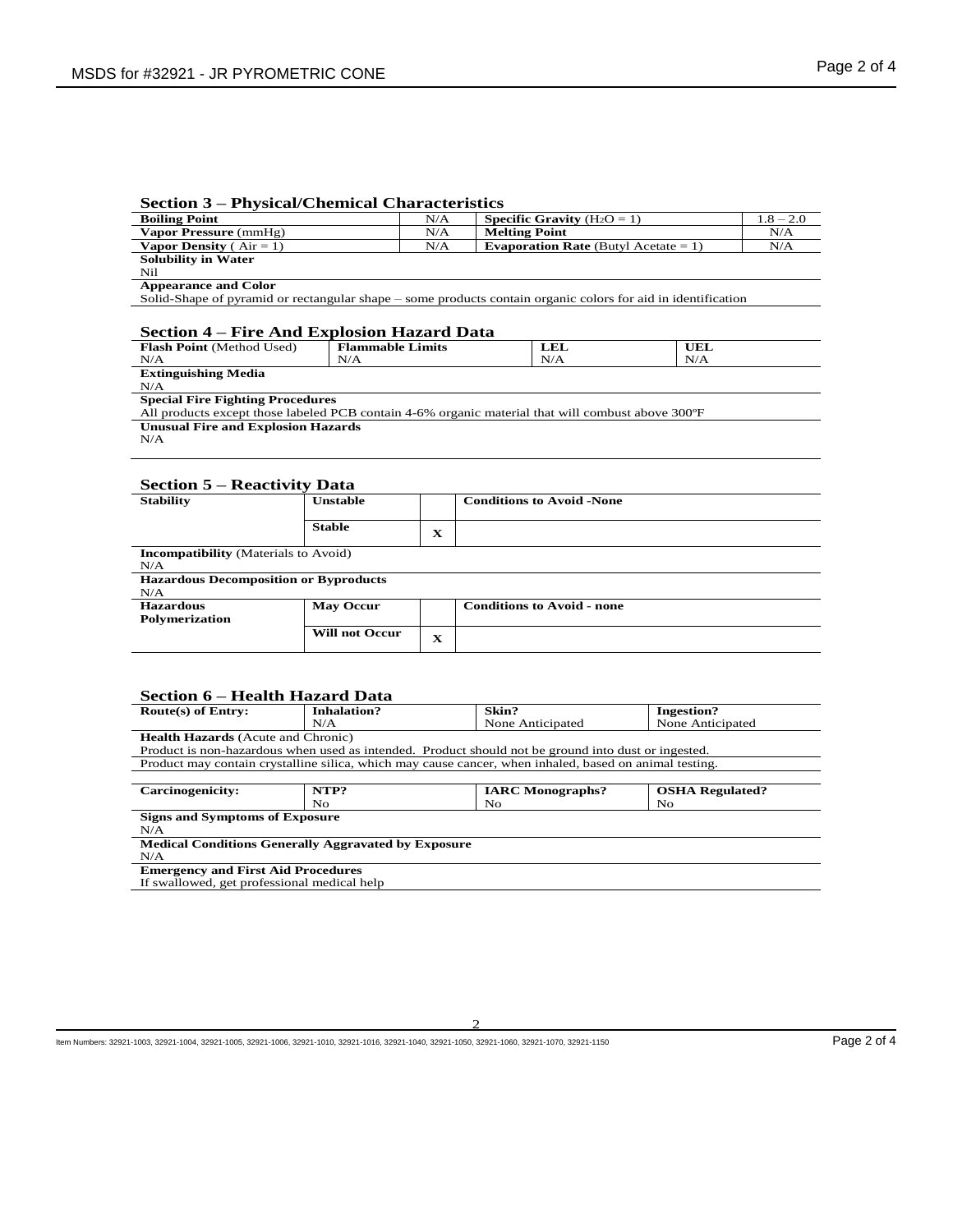#### **Section 7 – Precautions for Safe Handling and Use**

**Steps to be taken in Case Material is Released or Spilled**

# No specific precautions

**Waste Disposal Method**

Disposal must meet existing federal, state, and local environmental control for low soluble glass frit - titanium dioxide – silica

**Precautions to Be Taken in Handling and Storing**

Keep out of reach of children. Wash hands after handling.

#### **Other Precautions**

Organic components may produce harmful gases during firing, if not fully oxidized. Also other gases may be produced during firing, therefore, provide adequate ventilation to kiln or kiln area.

#### **Section 8 – Control Measures**

| <b>Respiratory Protection</b> (Specify Type)  |                             |     |                |
|-----------------------------------------------|-----------------------------|-----|----------------|
| N/A                                           |                             |     |                |
| <b>Ventilation</b>                            | <b>Local Exhaust</b>        |     | <b>Special</b> |
|                                               | N/A                         |     | N/A            |
|                                               | <b>Mechanical</b> (General) |     | Other          |
|                                               | N/A                         |     | N/A            |
| <b>Protective Gloves</b>                      | <b>Eve Protection</b>       |     |                |
| N/A                                           |                             | N/A |                |
| <b>Other Protective Clothing or Equipment</b> |                             |     |                |
| No special requirements                       |                             |     |                |
| <b>Work/Hygienic Practices</b>                |                             |     |                |
| Wash hands after handling                     |                             |     |                |

### **Section 9 - Physical and Chemical Properties**

**Appearance**: Pyrometric Cones are three sided elongated pyramids 1" to 2" long. Cone plaques are rectangular clay forms ranging in Length, width, and height between 3"-4"x1"x1/2" . TempChek are ceramic disks 1 1/8" in diameter by  $\frac{1}{4}$ " thick.

| <b>Odor:</b> none                            |
|----------------------------------------------|
| <b>Vapor Pressure: none</b>                  |
| <b>PH</b> : neutral                          |
| <b>Melting point:</b> above $1000^{\circ}$ F |
| <b>Freezing point:</b> none                  |
| <b>Flammability:</b> none                    |

### **Section 10 – Stability and Reactivity**

**Reactivity:** None

**Chemical Stability:** Stable

### **Section 11 – Toxicological Information**

Not toxic

Item Numbers: 32921-1003, 32921-1004, 32921-1005, 32921-1006, 32921-1010, 32921-1016, 32921-1040, 32921-1050, 32921-1060, 32921-1070, 32921-1150 Page 3 of 4